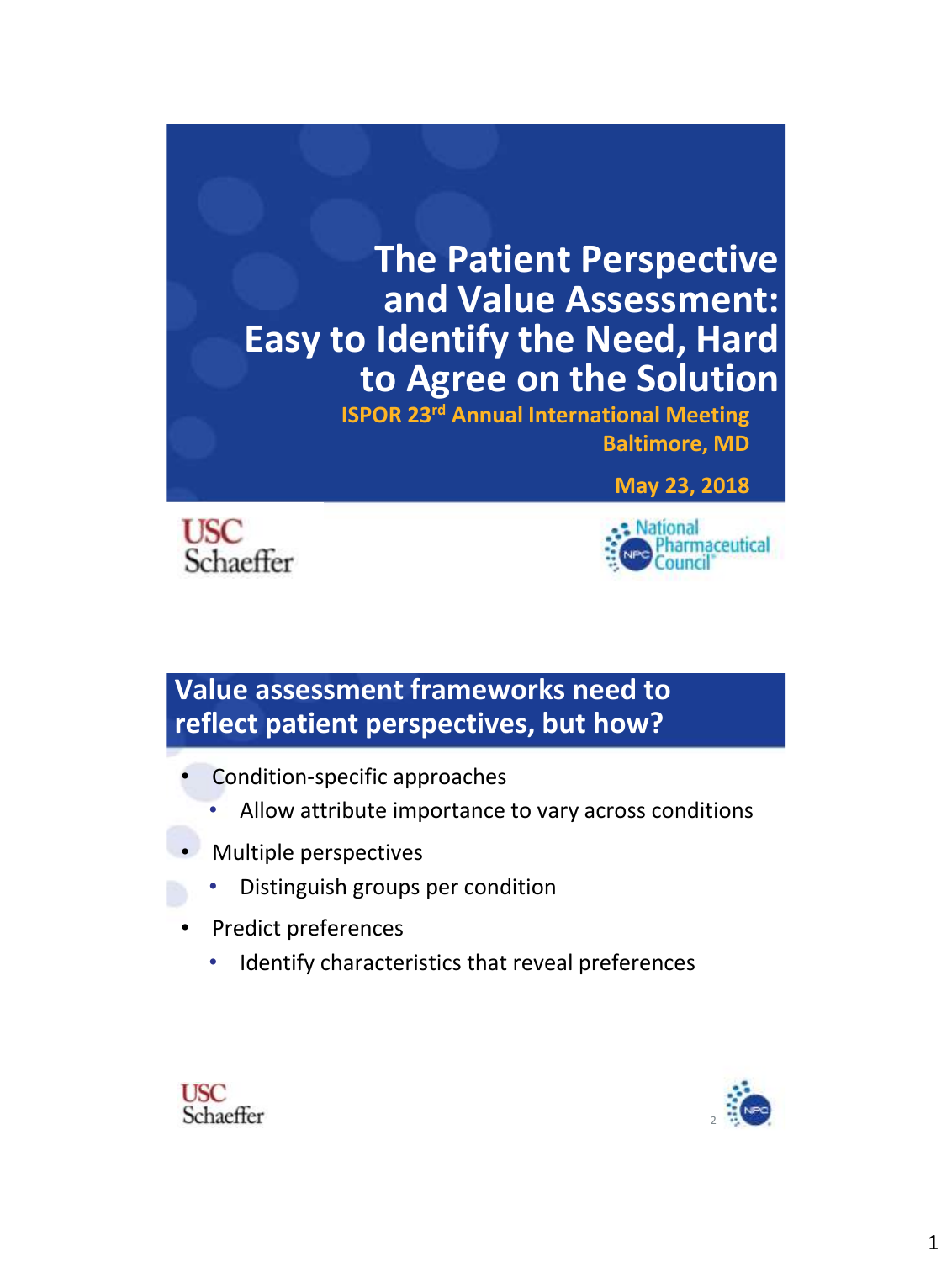### **Author acknowledgement**

#### Ilene Hollin, PhD MPH

Health Policy Fellow, National Pharmaceutical Council and University of Southern California Schaeffer Center for Health Policy and Economics

#### Mike Ciarametaro, MBA

Vice President of Research, National Pharmaceutical Council

#### Juan-Marcos Gonzalez, PhD

Assistant Professor in Population Health Sciences, Duke University School of Medicine

#### Robert Morlock, PhD

Managing Director, YourCareChoice





### **Surveyed 500+ patients/caregivers on value as a function of 7 attributes**

| <b>Attribute</b>                                                                                                 | # of levels    |  |  |  |
|------------------------------------------------------------------------------------------------------------------|----------------|--|--|--|
| Survival                                                                                                         | 5              |  |  |  |
| <b>Functioning</b>                                                                                               | 4              |  |  |  |
| Side effects                                                                                                     | 4              |  |  |  |
| Treatment requirements                                                                                           | 4              |  |  |  |
| Out-of-pocket costs                                                                                              | 4              |  |  |  |
| Insurance company costs<br>4                                                                                     |                |  |  |  |
| Available test to see if therapy will work                                                                       | $\overline{2}$ |  |  |  |
| Sample sizes:<br>Patients: rheumatoid arthritis ( $n=101$ ); hypertension ( $n=100$ ); breast cancer ( $n=100$ ) |                |  |  |  |

Caregivers: pediatric asthma (n=101); Alzheimer's disease (n=101)

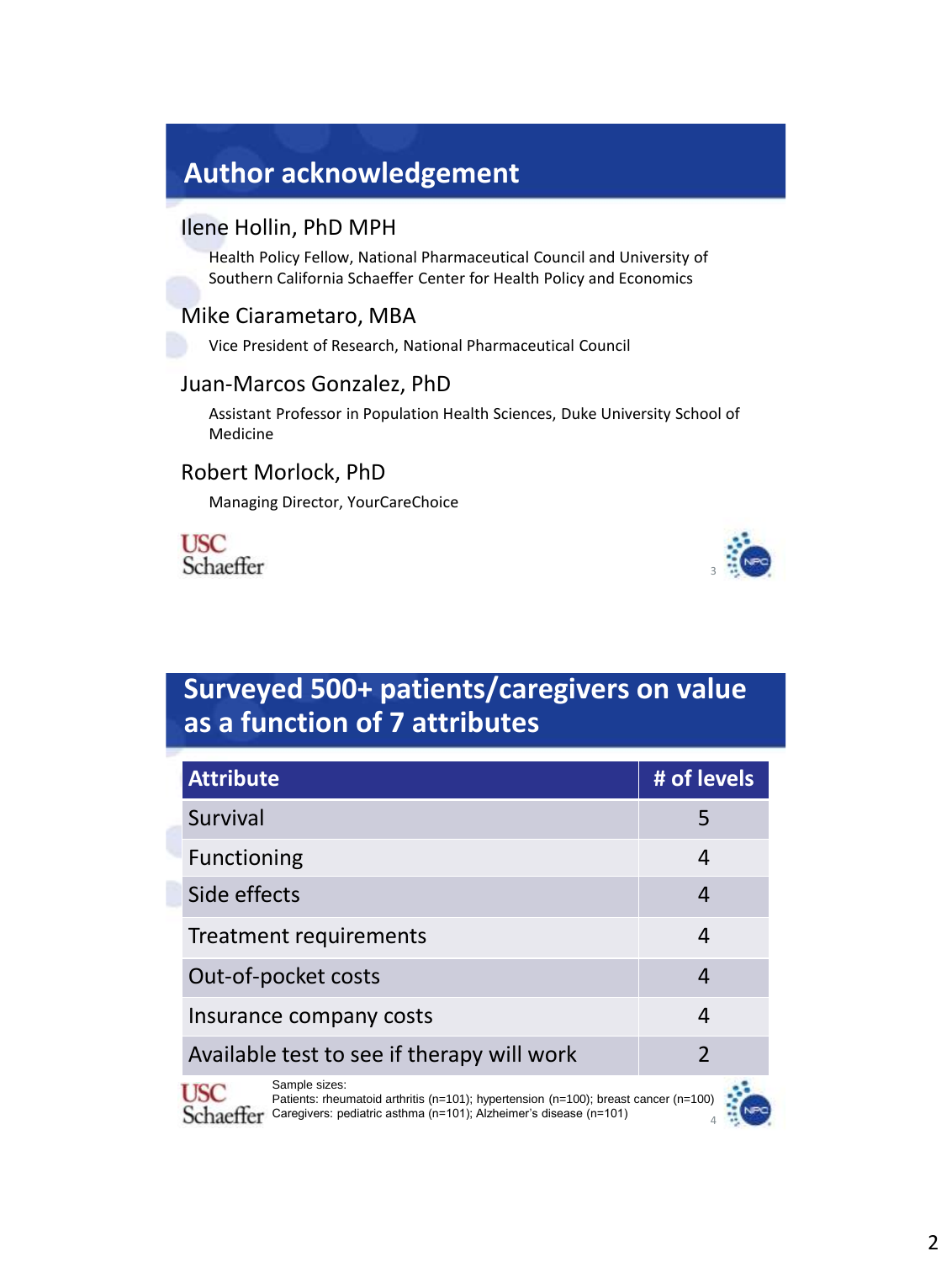| <b>Sample choice task</b> |  |  |
|---------------------------|--|--|
|                           |  |  |

| Scenario 1 of 12                                                                                                               | Therapy 1                                                                                                                       | Therapy 2                                                     | Therapy 3                                                   |  |  |
|--------------------------------------------------------------------------------------------------------------------------------|---------------------------------------------------------------------------------------------------------------------------------|---------------------------------------------------------------|-------------------------------------------------------------|--|--|
| Average life extension due to reduction in risk of heart<br>attack or stroke compared to current therapy                       | <b>Q</b> moths                                                                                                                  | 17 months                                                     | No improvement                                              |  |  |
| Average improvement in your functioning due to less<br>pain and joint swelling compared to current therapy                     | <b>60% hetter</b><br><b>ATK helber</b>                                                                                          |                                                               | 30% better                                                  |  |  |
| Average change in side effects compared to current<br>therapy                                                                  | 10% more major side effects.<br>XIS more minor side effects.                                                                    | 5% fewer major side effects.<br>5% feater minor side effects. | 15% more minor side effects.                                |  |  |
| Treatment requirements                                                                                                         | Infusion every 4 weeks.                                                                                                         | injection every week                                          | Oral daily                                                  |  |  |
| Your monthly out-of-pocket costs                                                                                               | \$25 per month<br>\$2,000 permonth                                                                                              |                                                               | S100 per month                                              |  |  |
| Annual insurance company costs                                                                                                 | 540,000 per year.                                                                                                               | \$50,000 per year                                             | \$25,000 per year                                           |  |  |
| Available test to see if the therapy will work for you                                                                         | Tect auxilable and it indicates the<br>Notest available to determine if this<br>will work for you<br>therapy will work for you. |                                                               | No best available to determine if this<br>will work for you |  |  |
| Which of the three therapy options do you most prefer?                                                                         | Therapy 1                                                                                                                       | The rapin 2                                                   | Therapy 3                                                   |  |  |
| Would you switch from your current therapy to the<br>therapy option you just selected if this therapy were<br>available today? |                                                                                                                                 | No<br>Yes                                                     |                                                             |  |  |

# **Analytic methods detected groups that differed by preferences**

• Latent class analysis

- Verified appropriate number of groups
- Results: preferences for each group
- Logistic regression
	- Results: estimates for predictors of groupmembership



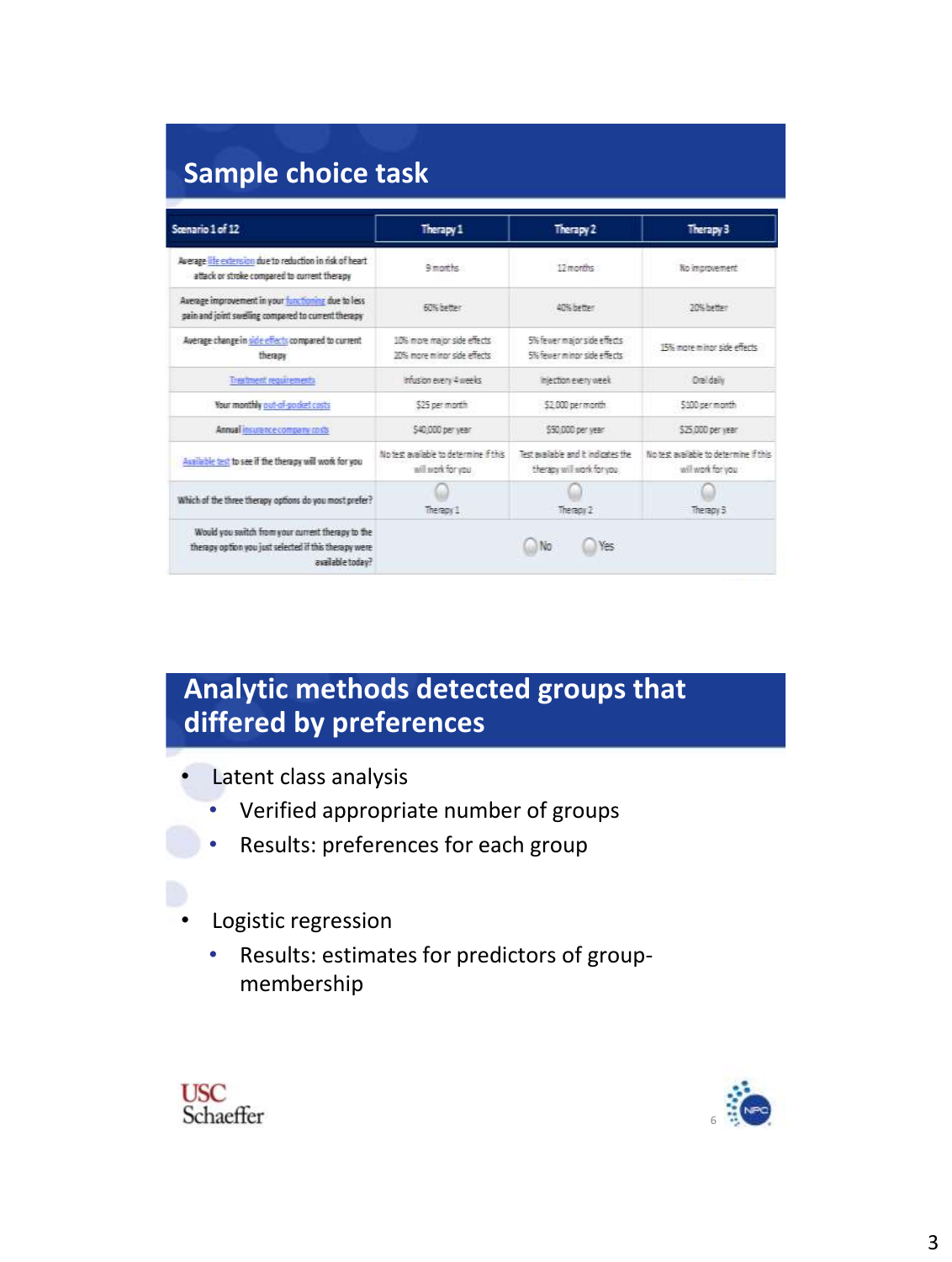# **Group preferences differed for some attributes, not for others**

|           | # of<br><b>Groups</b> | <b>Survival</b> | <b>Functioning</b> | Side effects | <b>Treatment</b><br>requirements | Out-of-<br>pocket cost | <b>Total cost</b> | <b>Test</b><br>available |
|-----------|-----------------------|-----------------|--------------------|--------------|----------------------------------|------------------------|-------------------|--------------------------|
| <b>RA</b> | $\overline{2}$        |                 |                    | ∓            |                                  | ∓                      |                   | e                        |
| HT        | 2                     |                 |                    | ≠            |                                  | ≠                      | ▄                 | $\bullet$                |
| <b>BC</b> | 2                     | ▄               |                    |              | ≠                                | 宇                      | ᆖ                 | ≠                        |
| PA        | 3                     | ≠               | ≠                  | 宇            |                                  |                        |                   |                          |
| <b>AD</b> | 2                     |                 |                    |              |                                  | 후                      |                   | ▄                        |



**Legend:**  RA = rheumatoid arthritis; HT=hypertension; BC = breast cancer; PA = pediatric asthma; AD=Alzheimer's disease Overlapped Did not overlap